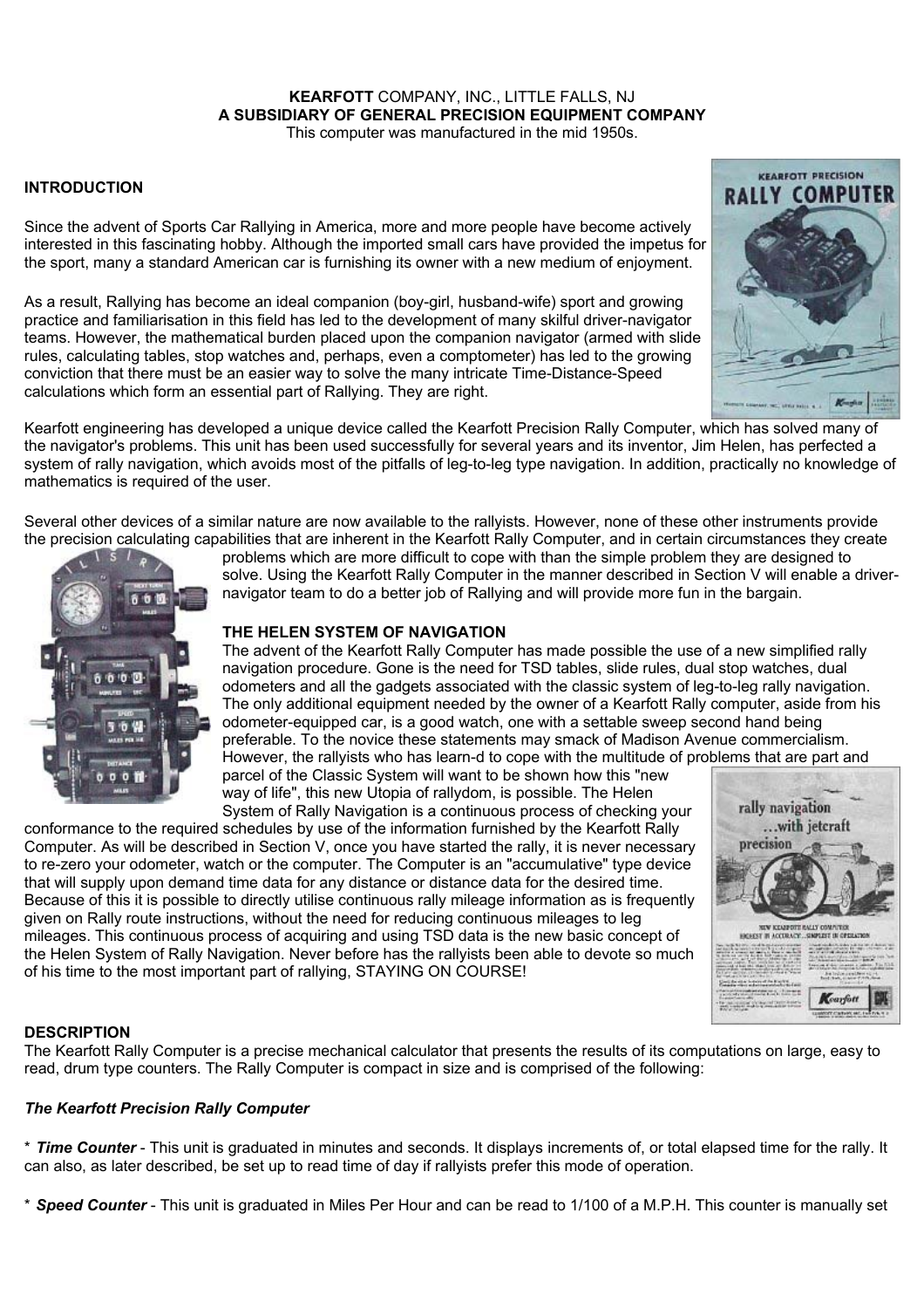

by the navigator in accordance with the "average speed" information given in the rally instructions. A locking device is attached to the Speed Counter to prevent accidental shifting of the speed setting. The range of speed settings designed into the Kearfott Rally Computer is from a minimum of 10 M.P.H. to a maximum of 60 M.P.H. The Speed Counter should never be forced beyond these limits.

\* *Distance Counter* - This unit displays the number of miles that should be travelled for any given elapsed time. The Counter is graduated in miles and can be read to 1/100 of a mile. The drive to this unit is through a slip clutch, which permits the user to either reset it without disturbing the Time Counter or to hold it while resetting the Time Counter. The advantages of this

capability will be explained under "Using the Computer".

\* *Power Switch* - This toggle switch is mounted on the left side of the computer and is used to apply power to the driving motor. When pressed downward, it advances the computer any desired amount and will spring return to the "off" position when pressure on the toggle is released. When raised, it causes the computer to run backward (subtract) when needed, or for "clearing" the counters at the end of a rally. The switch "holds" in the "up" position and must be returned to its centre, "off" position to stop the drive motor.

\* *Manual Drive* - When it is desirable to advance the computer by small amounts, this may be done manually by means of the knob on the Time Counter. This is required for precise setting of either Time or Distance. In addition to the computer, an "Accessory Group" consisting of a Next Turn Counter, Directional Indicator, and a Watch Holder are mounted at the upper end of the unit.

## *Accessory Group:*

\* *Next Turn Counter* - This unit is a manually operated "miles" counter. It is set up by the navigator and displays the mileage information provided by the route sheet, for the next instruction. It acts as a constant reminder to the driver that at the mileage shown, some specific action is required.

\* *Direction Indicator* - This unit consists of a direction "scale" and a manually set pointer. Like the Next Turn Counter, it is set up by the navigator to display the direction the driver should follow at the next instruction. The direction "scale" is marked to display the three basic moves:

**S = Straight R = Right L = Left**

Also provided are intermediate marks which represent:

"Bear" = less than a 90 degree turn

"Acute" = more than a 90 degree turn

\* *Watch Holder* - This unit consists of several foam rubber pieces and a neoprene "hold down". The Holder will accommodate a standard two inch pocket watch and protect it from vibration and shock. The Holder is opened to receive the watch by snapping off the two upper corners of the hold down piece from the retaining pins. Place the watch in the recess provided and snap the hold down back on to its retaining pins. It is necessary to install the Kearfott Rally Computer on a special mounting bracket within the car. This bracket is not supplied with the computer since installation possibilities vary widely between different cars. However, the bracket can be readily fabricated to meet particular car installation features and driver preferences. A typical installation is pictured in this brochure.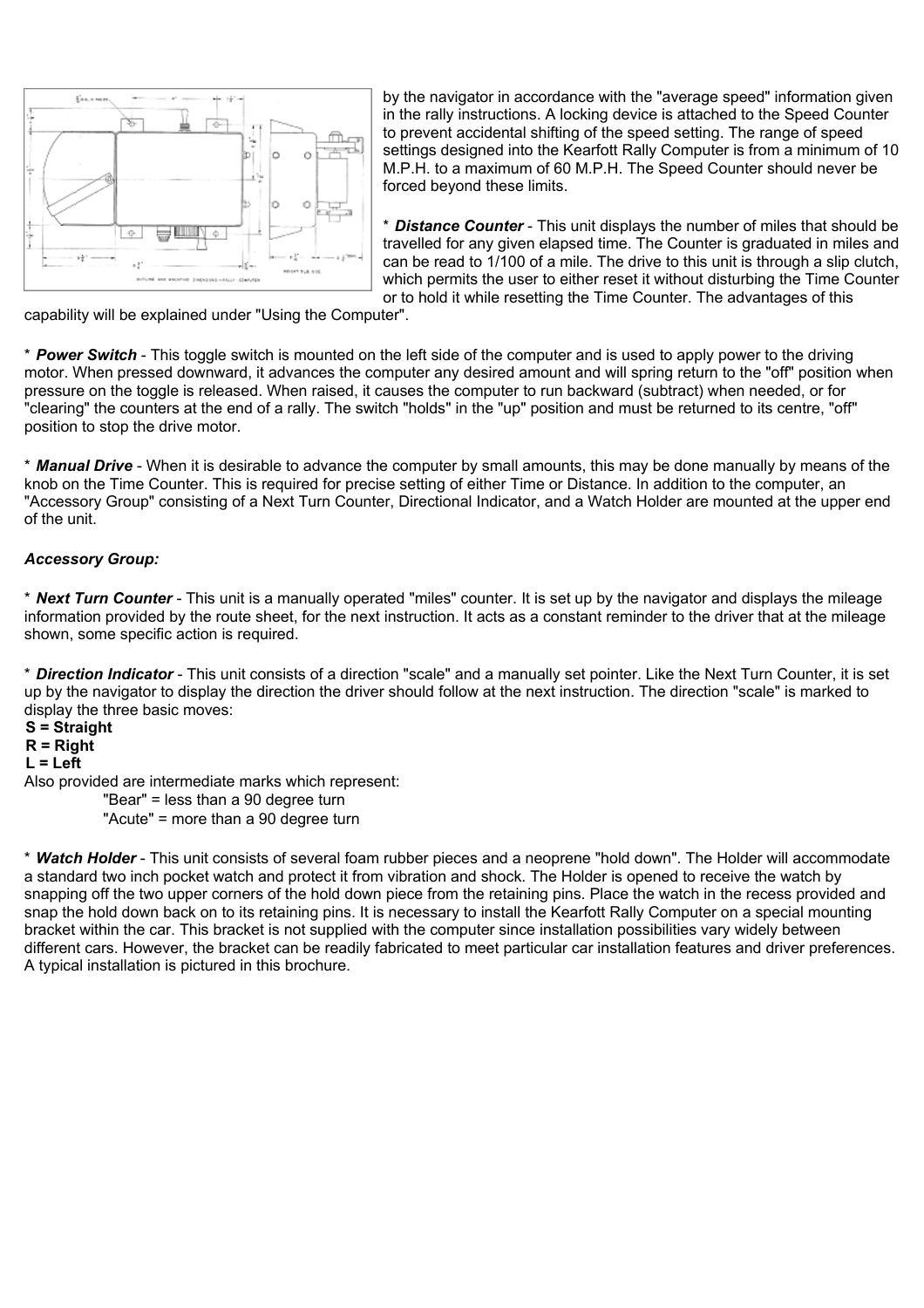#### **INSTALLATION**

The Kearfott Rally Computer is designed to permit mounting in any position. Four



mounting lugs are provided by which it can be fastened to any suitable support bracket. Since the space available for such an instrument varies from one car to another, most users find it necessary to construct a special mounting bracket. In cases where space is extremely limited. the Next Turn Counter, Turn Indicator and Watch Holder Assembly, may be removed from the computer and mounted in another location, thus the space required for the computer itself is at a minimum. The only connection between the computer and the vehicle, aside from mounting requirements, is

an electrical connection. This provides power to the DC Motor which is used to drive the unit. The computer will run on 6 or 12 volt electrical systems. The computer is equipped with power lead wires and a connector plug. Also furnished is the mating receptacle. The power receptacle should be permanently connected to the vehicle's electrical system and so mounted as to provide for convenient plugging in of the computer. Connect the power receptacle so that the positive (+) wire goes to the large pin and the negative (-) wire goes to the small pin. Depending on the electrical circuitry in the specific vehicle, one of these wires will go to "ground", the other to the "hot side" power terminal on the ammeter, cigarette lighter or other accessible binding post. The computer should, when plugged-in, then run forward (adding) when the control switch is depressed, and run backwards (subtracting) when the control switch is in the up position. If the computer runs in the wrong direction, reverse the lead wires at the power receptacle.

## **OPERATION INSTRUCTIONS**

To explain the various uses of the Kearfott Rally Computer we will first describe the various phases of running a simple "straight" rally, in which all basic information is furnished by the rally instructions. In addition to the Kearfott Rally Computer, the rallyists must have a suitable timepiece, preferably one with a "settable" sweep second hand. Many rallyists use stop watches for this purpose, others prefer a good pocket watch. We will assume a stop watch is being used in the following procedure.

## *At the Start:*

- 1. "Zero" the Kearfott Rally Computer. The Time and Distance counters should both read 000.0 and the Speed counter can be any mid-range setting, say 30.0 M.P.H.
- 2. "Zero" the Odometer (Trip Counter) which is part of your automobile's speedometer.
- 3. "Zero" your stopwatch.

#### *On the Starting Line:*

- 1. Upon receipt of your rally route instructions from the official starter, determine the required average speed for the first section of the rally.
- 2. Set the Speed counter so that it reads the same number of Miles Per Hour as shown in the rally instruction (say 30.0 M.P.H.).
- 3. All that now remains is to start your stop watch when the Starter gives the "Go" command.

**On the Road:** The most important part of rallying is staying on the course! The "Accessory Group" on the computer is designed to simplify this task.

- 1. Navigator reads, aloud, the next instruction. Example: "1.75 miles, Right on West Street."
- 2. Sets next turn counter to 1.75 miles.
- 3. Sets Direction Indicator to "R"

We now have an opportunity to run a TSD check. A look at our stop watch tells us we are in our second minute, three minutes coming up.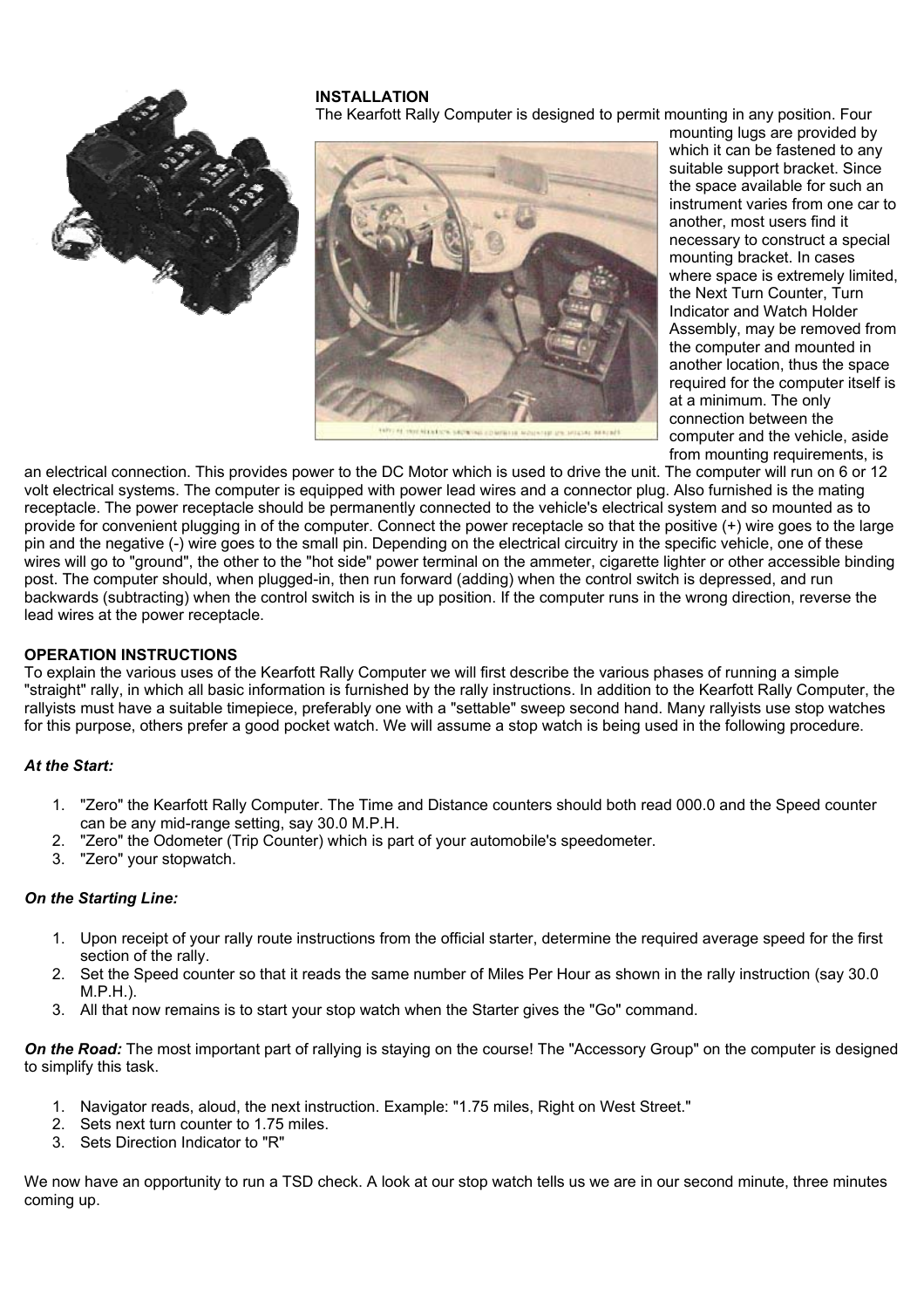- 1. Advance the computer until the Time Counter reads 3 minutes 0 seconds. This is accomplished by depressing the Control Switch until the required minute appears on the Time Counter. The knob on the Time Counter should be used to precisely position the Time Counter.
- 2. Observe mileage reading on Distance Counter it will read 1.50 miles (at 30.0 M.P.H.).
- 3. Watch for 1.50 miles to come up on your odometer. At the instant it does, look at the sweep second hand on your watch. If you were exactly on time, the sweep second hand was straight up, 3 minutes and 0 seconds. If it reads 3 minutes and 10 seconds, you are 10 seconds late. This procedure is repeated at such intervals as are considered necessary. Obviously the more frequently you check, the closer you can control your speed. With the Kearfott Rally Computer it is possible to do a TSD check every 10 seconds. (Don't forget that right turn on to Jay Street at 1.75 miles).



#### *Changing Average Speed:*

Let us assume that our rally instructions contain the following statement:



15.0 Right at Tee (change to 26.78 M.P.H.).

This means that 15.0 miles from the start we will come to a Tee intersection and at that point we are to change our average speed to 26.78 MPH and then continue at this new rate until further

instructions are given. The new average speed can be put into the computer at any convenient time and it is not necessary to stop your car, reset your watch or reset your

odometer.

## *To Set in New Average Speed:*

- Advance the computer until the Distance Counter displays the required (15.0) miles.
- Reset Speed Counter to the new average speed (26.78 M.P.H.).
- The computer may now be used as previously described. Time will continue to accumulate, as will distance, but at the new ratio just set in.

## **Time Out:**

Let us assume that during the rally, the instructions read something like this:

*60.0 Between this point and the next instruction are several gas stations. 15 minutes additional time is allowed for fuelling.*

The Kearfott Rally Computer is designed to handle this situation very easily. Proceed as follows:

- 1. Advance computer in normal fashion until Distance Counter displays the required (60.0) miles.
- 2. Read the Time Counter and write down the number. Let's assume this number is 130 minutes 48 seconds. Add to this number 15 minutes to get 145 minutes 48 seconds.
- 3. Hold the Distance Counter knob and advance the Time Counter to the new setting of 145 minutes and 48 seconds. The Distance Counter will still read 60.0 miles. This operation is possible because of the slip clutch on the Distance Counter Drive.
- 4. You have now added 15 minutes to the total elapsed time for the rally and at the same time retained the correct distance information.
- 5. Stop for fuel, then proceed to the next instruction, arriving early if possible.
- 6. Stop at instruction point.
- 7. Run computer up so that Distance Counter reads same mileage as given in instruction.
- 8. Time Counter will then show the time at which you should be leaving that point.

## **Using Computer on "Time of Day":**

For rallyists who prefer the use of a pocket type watch (not a stop watch) which is running "Time of Day" rather than some arbitrary "Zero Time", the following procedure may be used with the Kearfott Rally Computer. Let us assume the following set of conditions exist at the start of a rally.

Official starting time, Car #0 = 10:00 A.M. You are car #7 Your starting time = 10:07 A.M.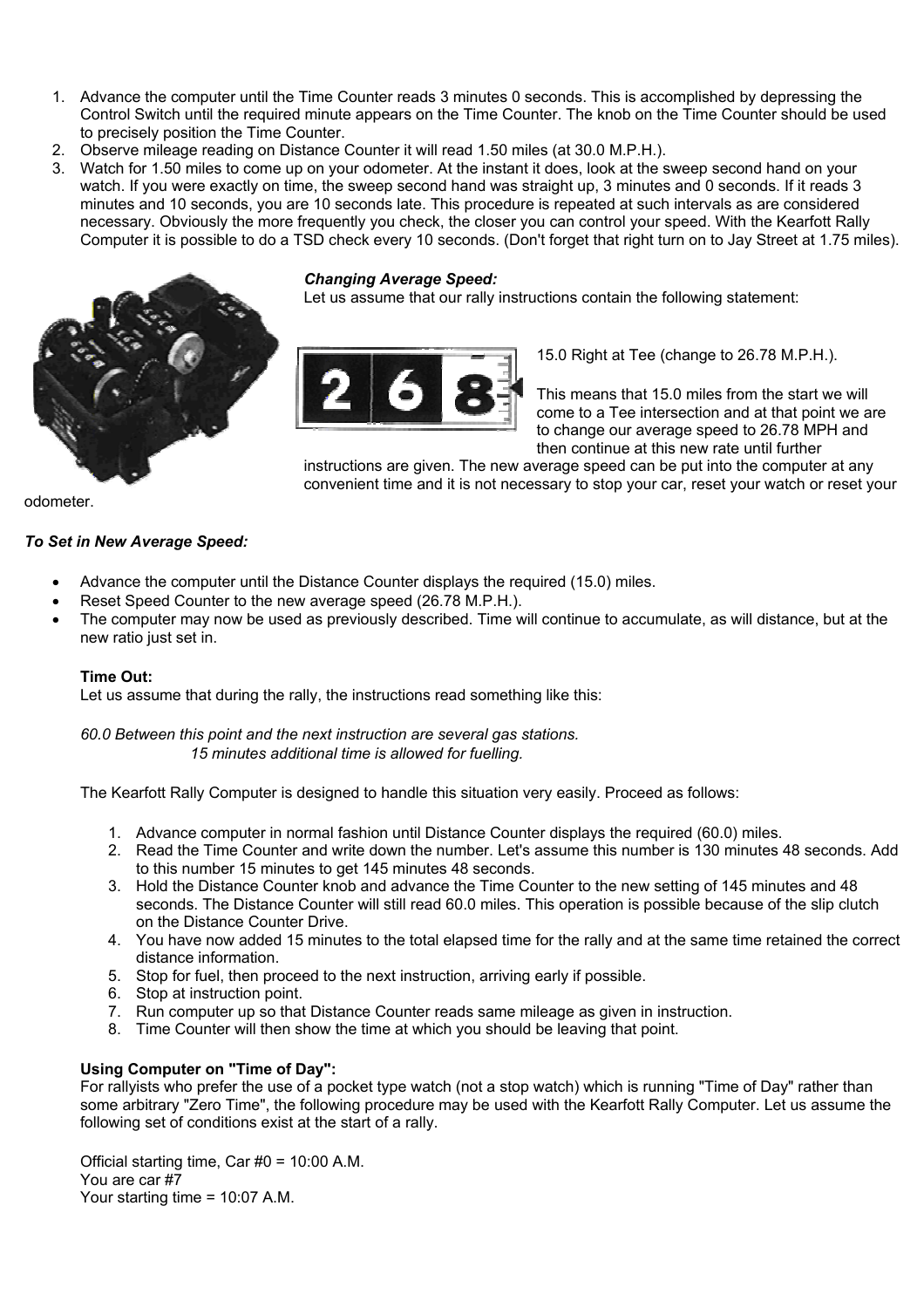Your watch is running "Time of Day" Computer is "Zeroed Out"

## Do the following:

- 9. Hold Distance Counter at 000.0 miles and advance computer until Time Counter reads: 7 minutes 00 seconds.
- 10. The computer is now ready to use, starting at 10:07 A.M.
- 11. During the first hour, the Time Counter will read the same minutes as your watch.
- 12. During successive hours the Time Counter will read 60, 120, 180 plus minutes, etc. For example:

| Watch       | Time Counter        |
|-------------|---------------------|
| $10:07$ A.M | 007 Min. 00 Sec.    |
| 10:30       | "<br>030<br>იი      |
| 11:00       | "<br>იი<br>060      |
| 11:15       | π<br>"<br>075<br>იი |
| 12·20 P M   | "<br>π<br>140<br>00 |
| 1:00 P M    | "<br>180<br>იი      |
| 2:00 P M    | "<br>240<br>00      |

This procedure allows you to use one good time piece for your TSD reference which is running Time of Day so that you can also quickly verify your arrival time at control points, by referring to the same watch.

#### **"Zeroing Out" the Computer:**

At the end of a rally or at the end of a section of a rally, should it be necessary to restart from a new zero mileage and time, the following procedure will simplify the "zeroing out" process:

- 1. Run computer to the nearest big round number on the Time Counter. For example; 200 minutes.
- 2. Manually adjust the Distance Counter, by using its red knob, to the nearest round number. For example; 110 miles.
- 3. Do the following arithmetic to find overall average miles per hour:
	- Miles  $x$  60 = M.P.H. Minutes

 $110 \times 60 = 6600 = 66 = 33$  M.P.H. 200 200 2

- 4. Set Speed Counter to the calculated M.P.H. (33.0).
- 5. Now, run computer back to zero. Both minutes and miles will "zero out" simultaneously, and the Computer will then be ready for the next series of problems.

## **VI. CALIBRATION**

When your Kearfott Rally Computer was assembled at the factory, it was calibrated for zero error at 30 miles per hour. You should find no significant error between 15 and 30 miles per hour. Due to the mechanical characteristics of the "Ball-Disc Integrator" which is the heart of the computing mechanism, slight errors are inherent at speed settings below 15 M.P.H. and over 30 M.P.H. These errors can be eliminated, however, by establishing correction factors for speed settings in the under 15 M.P.H. and over 30 M.P.H. ranges.

## **Procedure for Establishing Correction Factors:**

- 1. "Zero Out" both Time and Distance Counters.
- 2. Set Speed Counter at, say, 35.00 Miles per Hour.
- 3. Advance Timer Counter to exactly 60 minutes 00 seconds.
- 4. Distance Counter will read very nearly the required 35.00 miles. If it is over, say, 35.02 miles then a slight reduction in the speed setting must be made to compensate for the error.
- 5. Run the computer back to zero.
- 6. Reset the Speed Counter to a slightly lower rate, say, 34.98 miles per hour.
- 7. Run-up to exactly 60 minutes again.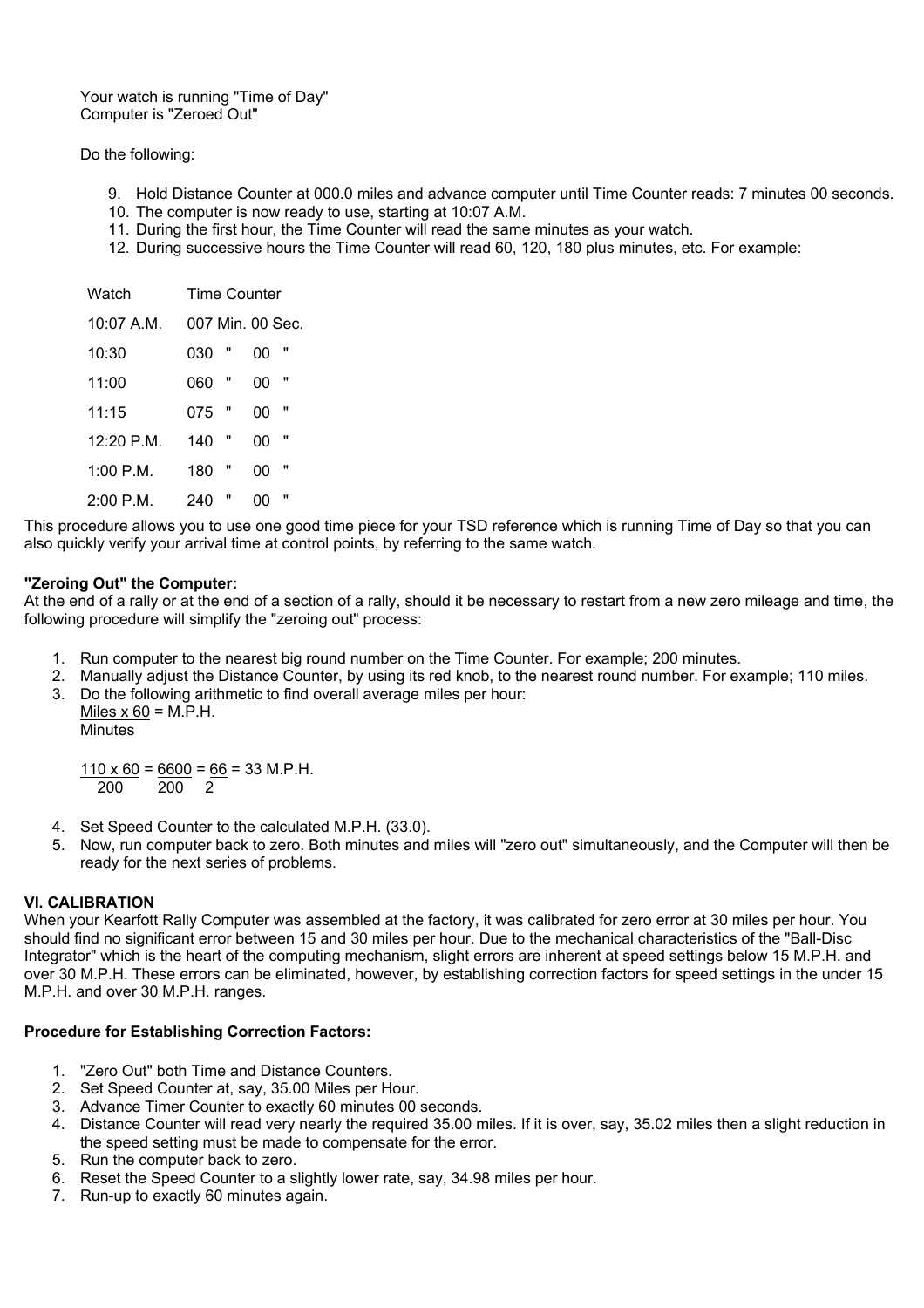8. If the Distance Counter now reads exactly 35.00 miles, you have established a correction factor for 35 miles per hour. This factor being - .02 miles per hour.

You can repeat this procedure for every 5 miles per hour or even of each 1 mile per hour, depending on how fussy and accurate you want to be. This routine will enable you to eliminate even the very slight inherent errors in the Kearfott Rally Computer. Your correction factors can then be tabulated on a small card and mounted in your car for ready reference.

**Using Correction Factors:** Let us say that during a rally you are required to use an average speed of 44.98 miles per hour. Your correction factor card shows the factor for 45 M.P.H. to be - .06 M.P.H.

- 1. Subtract .06 from 44.98
- 2. Set in to the computer 44.92 M.P.H. on the Speed Counter.
- 3. The Computer will now calculate at precisely the desired rate of 44.98 miles per hour.

NOTE: Only extremely capable rallyists are able to run as accurately as the information provided directly by the Kearfott Rally Computer. The foregoing procedure was developed for those persons who desire the very utmost in precision TSD computations.

**IMPORTANT NOTICE** Please remove both elastic bands from the chains of your computer before operating same. The small slack in the chains is essential to the proper operation of your computer. KEARFOTT COMPANY, INC.,

**Do's and Don'ts for Users** In the interest of enabling you to obtain the best results from your Kearfott Precision Rally Computer, we will issue bulletins from time to time which will cover items relating to the use or care of your Computer.

# **DO LIST**



- 1. Experience gained during calibration and test of Kearfott Precision Rally Computers has established that for best repeatability, a change in the average speed setting should be made by cranking the Miles-Per-hour Counter beyond the number desired, then "back down" to the required speed. This is contrary to the instructions on your Calibration Card. The reason for this has to do with the mechanics of the integrator design.
- 2. Questions relating to the application of "odometer error" have come in from users and since this was not covered in the Instruction Book, we will discuss it here.

#### *Definition* - Odometer Error

The difference between Official Rally Miles and that appearing on your own odometer (usually expressed as a plus or minus percentage).

## *Application*

The rallyist has two choices in the application of his odometer error to the time-distance problem.

- A. He may apply the correction as a direct incremental adjustment to his odometer thereby making it read the same as the Official Mileage.
- B. He may apply it as a correction to the required average speed and permit his odometer to run as it will. In regard to the second choice, if an odometer error of say, plus 1% exists, then an average speed of 30.00 miles per hour should be increased by 1% to 30.30 miles per hour. This would be cranked into the Computer which will then supply distance (miles) data for any total time that will be compatible with your normal odometer mileage.
- 3. Should it ever become necessary to recalibrate your Computer, the operation is quite simple.
	- i. Set both Time and Distance Counters at zero.
	- ii. Set Speed Counter at 30.00 miles per hour.
	- iii. Run Computer up to exactly 60 minutes on the Time Counter.
	- iv. If the Distance Counter shows a significant error from the required 30.00 miles, an adjustment may be made or you may leave it alone and handle the error as a correction factor as described in the Instruction Book.
	- v. The adjustment is accomplished by loosening the two Allen Head set screws on the Speed Counter sprocket, next to the crank. (Use suitable Allen wrench.)
	- vi. Hold the Speed Counter sprocket firmly taking care not to disturb its position, then
	- vii. Turn the Speed Counter by means of its crank so that it is set to read the same number (m.p.h.)as the Distance